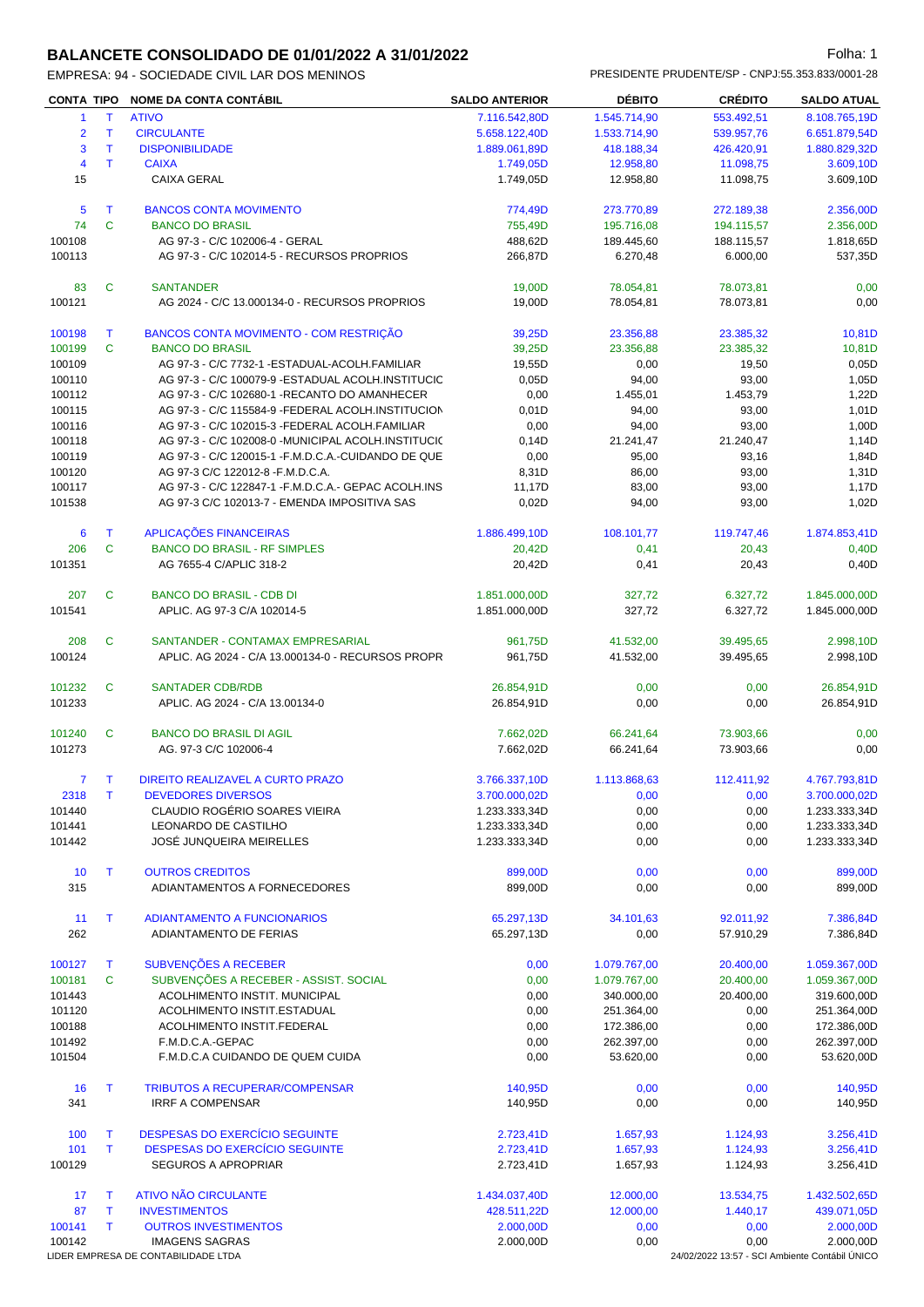# **BALANCETE CONSOLIDADO DE 01/01/2022 A 31/01/2022 Folha: 2** Folha: 2

| <b>CONTA TIPO</b> |              | <b>NOME DA CONTA CONTÁBIL</b>                      | <b>SALDO ANTERIOR</b>      | <b>DÉBITO</b> | <b>CRÉDITO</b> | <b>SALDO ATUAL</b>         |
|-------------------|--------------|----------------------------------------------------|----------------------------|---------------|----------------|----------------------------|
| 100137            | T            | <b>IMOVEIS PARA RENDA</b>                          |                            |               |                |                            |
| 100138            |              | AV. SALIM F. MALUF Nº 2340 - AUTO POSTO LAR DOS M  | 432.049,52D<br>132.049,52D | 0,00<br>0,00  | 0,00<br>0,00   | 432.049,52D<br>132.049,52D |
|                   |              |                                                    |                            |               |                |                            |
| 100140            |              | AV. BRASIL Nº 2592 - AUTO POSTO LADOME             | 300.000,00D                | 0,00          | 0,00           | 300.000,00D                |
| 100145            | T            | <b>DEPRECIACAO - IMOVEIS PARA RENDA</b>            | 155.538,30C                | 0,00          | 1.440,17       | 156.978,47C                |
| 100146            |              | DEPR AV. SALIM F. MALUF Nº 2340 - AUTO POSTO LAR I | 47.538,30C                 | 0,00          | 440,17         | 47.978,47C                 |
| 100148            |              | DEPR AV. BRASIL Nº 2592 - AUTO POSTO LADOME        | 108.000,00C                | 0,00          | 1.000,00       | 109.000,00C                |
| 101542            | т            | <b>TITULOS DE CAPITALIZAÇÃO</b>                    | 150.000,00D                | 12.000,00     | 0,00           | 162.000,00D                |
| 101543            | C            | <b>BANCO DO BRASIL</b>                             | 150.000,00D                | 0,00          | 0,00           | 150.000,00D                |
| 101544            |              | <b>OURO CAP</b>                                    | 50.000,00D                 | 0,00          | 0,00           | 50.000,00D                 |
| 101545            |              | <b>OURO CAP</b>                                    | 50.000,00D                 | 0,00          | 0,00           | 50.000,00D                 |
| 101546            |              | <b>OURO CAP</b>                                    | 50.000,00D                 | 0,00          | 0,00           | 50.000,00D                 |
|                   |              |                                                    |                            |               |                |                            |
| 101879            | $\mathbf C$  | PORTO SEGURO                                       | 0,00                       | 12.000,00     | 0,00           | 12.000,00D                 |
| 101880            |              | SEGURO DE CAPITALIZAÇÃO - ALUGUEL                  | 0,00                       | 12.000,00     | 0,00           | 12.000,00D                 |
| 20                | $\mathsf{T}$ | <b>IMOBILIZADO</b>                                 | 2.164.064,27D              | 0,00          | 0,00           | 2.164.064,27D              |
| 21                | $\mathsf{T}$ | <b>BENS EM OPERACAO</b>                            | 2.155.724,27D              | 0,00          | 0,00           | 2.155.724,27D              |
| 412               |              | MOVEIS E UTENSILIOS                                | 568.928,87D                | 0,00          | 0,00           | 568.928,87D                |
| 413               |              | MAQUINAS E EQUIPAMENTOS                            | 24.130,10D                 | 0,00          | 0,00           | 24.130,10D                 |
| 415               |              | <b>COMPUTADORES E PERIFERICOS</b>                  | 3.250,00D                  | 0,00          | 0,00           | 3.250,00D                  |
| 420               |              | <b>EDIFICIOS</b>                                   | 1.076.763,40D              | 0,00          | 0,00           | 1.076.763,40D              |
| 425               |              | <b>VEICULOS</b>                                    | 374.151,90D                | 0,00          | 0,00           | 374.151,90D                |
| 101762            |              | LUZ SOLAR/ENERGIA FOTOVOLTAICA                     | 108.500,00D                | 0,00          | 0,00           | 108.500,00D                |
|                   |              |                                                    |                            |               |                |                            |
| 101257            | T            | <b>IMOBILIZADO PROJETOS</b>                        | 8.340,00D                  | 0,00          | 0,00           | 8.340,00D                  |
| 101260            |              | <b>COMPUTADORES SVP</b>                            | 1.390,00D                  | 0,00          | 0,00           | 1.390,00D                  |
| 101261            |              | COMPUTADORES ABRIGO                                | 4.170,00D                  | 0,00          | 0,00           | 4.170,00D                  |
| 101262            |              | COMPUTADORES RECANTO                               | 2.780,00D                  | 0,00          | 0,00           | 2.780,00D                  |
| 22                | т            | <b>DEPRECIACAO ACUMULADA</b>                       | 1.158.538,09C              | 0,00          | 12.094,58      | 1.170.632,67C              |
| 100415            | T.           | DEPRECIAÇÃO ACUMULADA                              | 1.158.538,09C              | 0,00          | 12.094,58      | 1.170.632,67C              |
| 470               |              | DEPRECIACAO ACUM. S/MOVEIS E UTENSILIOS            | 443.400,62C                | 0,00          | 4.075,77       | 447.476,39C                |
| 471               |              | DEPRECIACAO ACUM. S/MAQUINAS E EQUIPAMENTOS        | 2.619,82C                  | 0,00          | 176,94         | 2.796,76C                  |
| 473               |              | DEPRECIACAO ACUM. S/COMPUTADORES E PERIFERIO       | 1.927,59C                  | 0,00          | 54,17          | 1.981,76C                  |
| 475               |              | DEPRECIACAO ACUM. S/EDIFICIOS                      | 382.913,73C                | 0,00          | 3.589,22       | 386.502,95C                |
| 479               |              | DEPRECIACAO ACUM. S/VEICULOS                       | 323.922,79C                | 0,00          | 4.059,46       | 327.982,25C                |
| 101253            |              | DEPRECIAÇÃO ACUM. S/ COMPUTADORES SVP              | 625,59C                    | 0,00          | 23,17          | 648,76C                    |
| 101254            |              | DEPRECIAÇÃO ACUM. S/ COMPUTADORES RECANTO          | 1.251,18C                  | 0,00          | 46,34          | 1.297,52C                  |
| 101255            |              | DEPRECIAÇÃO ACUM. S/ COMPUTADORES ABRIGO           | 1.876,77C                  | 0,00          | 69,51          | 1.946,28C                  |
|                   |              |                                                    |                            |               |                |                            |
| 25                | T            | <b>ATIVO COMPENSADO</b>                            | 24.383,00D                 | 0,00          | 0,00           | 24.383,00D                 |
| 26                | $\mathsf T$  | <b>CONTAS DE COMPENSACAO</b>                       | 24.383,00D                 | 0,00          | 0,00           | 24.383,00D                 |
| 27                | T.           | <b>COMPENSADO</b>                                  | 24.383,00D                 | 0,00          | 0,00           | 24.383,00D                 |
| 101138            |              | <b>BENS EM COMODATO</b>                            | 24.383,00D                 | 0,00          | 0,00           | 24.383,00D                 |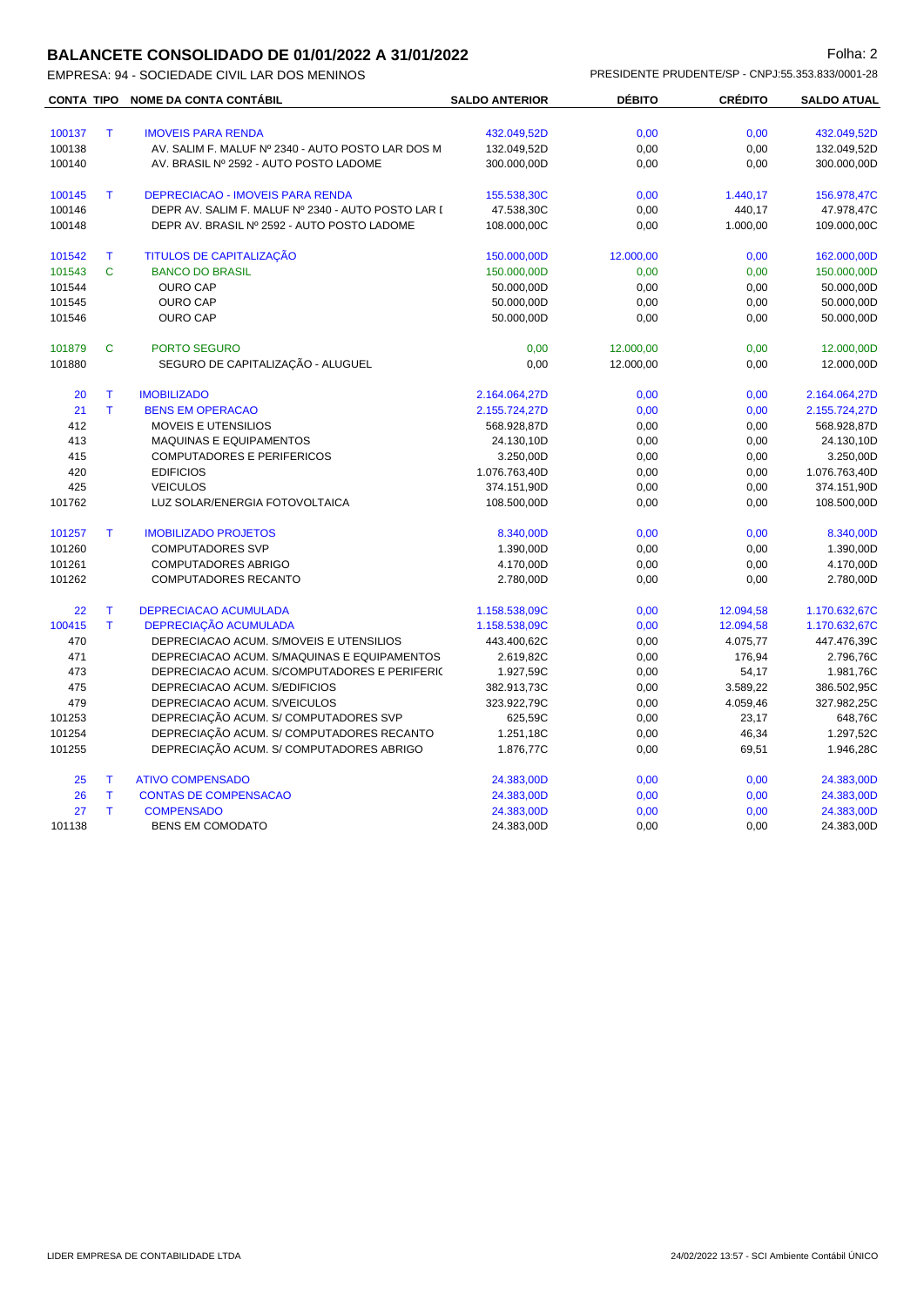## **BALANCETE CONSOLIDADO DE 01/01/2022 A 31/01/2022 Folha: 3** Folha: 3

| <b>CONTA TIPO</b> |              | <b>NOME DA CONTA CONTÁBIL</b>                   | <b>SALDO ANTERIOR</b> | <b>DÉBITO</b> | <b>CRÉDITO</b> | <b>SALDO ATUAL</b> |
|-------------------|--------------|-------------------------------------------------|-----------------------|---------------|----------------|--------------------|
| 28                | т            | <b>PASSIVO</b>                                  | 7.116.542,80C         | 1.496.219,92  | 2.569.960,08   | 8.190.282,96C      |
| 29                | $\mathsf T$  | <b>CIRCULANTE</b>                               | 226.832.14C           | 194.086,43    | 1.267.826,59   | 1.300.572,30C      |
| 30                | $\mathsf T$  | <b>DEBITOS DE FUNCIONAMENTO</b>                 | 226.832,14C           | 194.086,43    | 1.267.826,59   | 1.300.572,30C      |
| 31                | $\mathsf{T}$ | <b>FORNECEDORES</b>                             | 7.171,04C             | 14.795,02     | 21.912,70      | 14.288,72C         |
| 575               |              | 665 - LIDER EMPRESA DE CONTABILIDADE LTDA       | 750,00C               | 750,00        | 750,00         | 750,00C            |
| 575               |              | 756 - ENERGISA SUL-SUDESTE - DISTRIBUIDORA DE I | 621,04C               | 621,04        | 0,00           | 0,00               |
| 575               |              | 3171 - LIANE VEICULOS LTDA                      | 0,00                  | 0,00          | 1.161,40       | 1.161,40C          |
| 575               |              | 9058 - SODEXO PASS DO BRASIL SERVICOS E COMEI   | 5.800,00C             | 5.800,00      | 8.990,00       | 8.990,00C          |
| 575               |              | 10530 - DROGARIA UNIVERSITÁRIA PRES PRUDENTE    | 0,00                  | 0,00          | 219,26         | 219,26C            |
| 575               |              | 16309 - POSTO ELDORADO DE P PRUDENTE LTDA       | 0,00                  | 0,00          | 793,11         | 793,11C            |
| 575               |              | 26099 - Drogaria Menussi Santos Ltda            | 0,00                  | 0,00          | 169,40         | 169,40C            |
| 575               |              | 53567 - MB ELDORADO CENTRO AUTOMOTIVO LTDA      | 0,00                  | 0,00          | 1.894,35       | 1.894,35C          |
| 575               |              | 675474 - IMOBILIARIA VILLAGE IMOVEIS LTDA       | 0,00                  | 0,00          | 311,20         | 311,20C            |
| 32                | $\mathsf{T}$ | <b>OBRIGACOES FISCAIS E SOCIAIS</b>             | 5.685,96C             | 7.022,24      | 4.067,43       | 2.731,15C          |
| 744               |              | <b>IRRF A RECOLHER</b>                          | 5.187,57C             | 6.523,85      | 3.746,82       | 2.410,54C          |
| 100077            |              | <b>ISS TOMADOR A RECOLHER</b>                   | 498,39C               | 498,39        | 320,61         | 320,61C            |
| 33                | T            | OBRIGAÇÕES TRABALHISTAS                         | 1.128,83C             | 98.617,79     | 125.759,20     | 28.270,24C         |
| 735               |              | <b>INSS A RECOLHER</b>                          | 0,00                  | 1.982,55      | 15.538,02      | 13.555,47C         |
| 753               |              | <b>FGTS A PAGAR</b>                             | 0,00                  | 2,19          | 13.755,35      | 13.753,16C         |
| 100079            |              | CONTRIBUICAO CONFEDERATIVA                      | 1.128,83C             | 537,84        | 370,62         | 961,61C            |
| 34                | $\mathsf T$  | <b>PROVISOES</b>                                | 209.246,31C           | 71.095,27     | 32.428,77      | 170.579,81C        |
| 824               |              | PROVISAO 13º SALARIO                            | 0,00                  | 0,00          | 12.604,64      | 12.604,64C         |
| 826               |              | PROVISAO FERIAS                                 | 193.746,97C           | 65.824,58     | 17.404,63      | 145.327,02C        |
| 827               |              | PROVISAO FGTS S/13º SALARIO                     | 0,00                  | 0,00          | 1.027,19       | 1.027,19C          |
| 828               |              | PROVISAO DE FGTS S/FERIAS                       | 15.499,34C            | 5.270,69      | 1.392,31       | 11.620,96C         |
| 100334            | т            | RECURSOS DE PROJ. EM EXECUÇÃO - ASSIST. SOCIAL  | 0,00                  | 0,00          | 1.079.767,00   | 1.079.767,00C      |
| 101444            |              | ACOLHIMENTO INSTIT.MUNICIPAL                    | 0,00                  | 0,00          | 340.000,00     | 340.000,00C        |
| 100338            |              | ACOLHIMENTO INSTIT.ESTADUAL                     | 0,00                  | 0,00          | 251.364,00     | 251.364,00C        |
| 100340            |              | ACOLHIMENTO INSTITUCIONAL FEDERAL               | 0,00                  | 0,00          | 172.386,00     | 172.386,00C        |
| 101493            |              | F.M.D.C.A.-GEPAC ACOLH.INSTITUCIONAL FAMILIAR   | 0,00                  | 0,00          | 262.397,00     | 262.397,00C        |
| 101503            |              | F.M.D.C.A CUIDANDO DE QUEM CUIDA                | 0,00                  | 0,00          | 53.620,00      | 53.620,00C         |
| 100346            | т            | <b>PROJETOS DIVERSOS A REALIZAR</b>             | 3.600,00C             | 0,00          | 0,00           | 3.600,00C          |
| 100347            |              | MINISTERIO PUBLICO DO TRABALHO                  | 3.600,00C             | 0,00          | 0,00           | 3.600,00C          |
| 101116            | Т            | <b>SEGUROS A PAGAR</b>                          | 0,00                  | 444,88        | 1.780,26       | 1.335,38C          |
| 101129            |              | SEGURO GOL 1.0 - PLACA GHO-5387                 | 0,00                  | 444,88        | 1.780,26       | 1.335,38C          |
|                   |              |                                                 |                       |               |                |                    |
| 101791            | T            | <b>CONTRIBUIÇÕES SOCIAIS USUFRUIDAS</b>         | 686.007,51D           | 0,00          | 0,00           | 686.007,51D        |
| 101795            |              | INSS COTA PATRONAL                              | 407.679,19D           | 0,00          | 0,00           | 407.679,19D        |
| 101796            |              | <b>INSS TERCEIROS</b>                           | 118.226,97D           | 0,00          | 0,00           | 118.226,97D        |
| 101797            |              | <b>INSS RAT</b>                                 | 40.767,92D            | 0,00          | 0,00           | 40.767,92D         |
| 101798            |              | PIS S/ FOLHA DE PAGAMENTO                       | 20.383,96D            | 0,00          | 0,00           | 20.383,96D         |
| 101874            |              | <b>COFINS</b>                                   | 98.949,47D            | 0,00          | 0,00           | 98.949,47D         |
| 101799            | T            | (-)CONTRIBUIÇÕES SOCIAIS - USUFRUIDAS           | 686.007,51C           | 0,00          | 0,00           | 686.007,51C        |
| 101800            |              | <b>COFINS</b>                                   | 98.949,47C            | 0,00          | 0,00           | 98.949,47C         |
| 101801            |              | INSS COTA PATRONAL                              | 407.679,19C           | 0,00          | 0,00           | 407.679,19C        |
| 101802            |              | <b>INSS TERCEIROS</b>                           | 118.226,97C           | 0,00          | 0,00           | 118.226,97C        |
| 101803            |              | <b>INSS RAT</b>                                 | 40.767,92C            | 0,00          | 0,00           | 40.767,92C         |
| 101804            |              | PIS S/ FOLHA DE PAGAMENTO                       | 20.383,96C            | 0,00          | 0,00           | 20.383,96C         |
| 40                | Т            | PATRIMONIO SOCIAL LIQUIDO                       | 6.865.327,66C         | 1.302.133,49  | 1.302.133,49   | 6.865.327,66C      |
| 41                | т            | <b>PATRIMONIO SOCIAL</b>                        | 7.046.182,57C         | 741.494,20    | 560.639,29     | 6.865.327,66C      |
| 898               | T            | <b>PATRIMONIO SOCIAL</b>                        | 7.046.182,57C         | 741.494,20    | 560.639,29     | 6.865.327,66C      |
| 100081            |              | FUNDO INSTITUCIONAL                             | 7.046.182,57C         | 741.494,20    | 560.639,29     | 6.865.327,66C      |
| 46                | Т            | <b>SUPERAVIT OU DEFICIT</b>                     | 180.854,91D           | 560.639,29    | 741.494,20     | 0,00               |
| 47                | т            | <b>SUPERAVIT OU DEFICIT</b>                     | 180.854,91D           | 560.639,29    | 741.494,20     | 0,00               |
| 100175            |              | SUPERAVIT DO EXERCICIO                          | 560.639,29C           | 560.639,29    | 0,00           | 0,00               |
| 100176            |              | DEFICIT DO EXERCICIO                            | 741.494,20D           | 0,00          | 741.494,20     | 0,00               |
|                   |              |                                                 |                       |               |                |                    |
| 48                | Т            | <b>PASSIVO COMPENSADO</b>                       | 24.383,00C            | 0,00          | 0,00           | 24.383,00C         |
| 49                | T            | <b>CONTAS DE COMPENSACAO</b>                    | 24.383,00C            | 0,00          | 0,00           | 24.383,00C         |
| 50                | т            | <b>COMPENSADO</b>                               | 24.383,00C            | 0,00          | 0,00           | 24.383,00C         |
| 101137            |              | BENS EM COMODATO                                | 24.383,00C            | 0,00          | 0,00           | 24.383,00C         |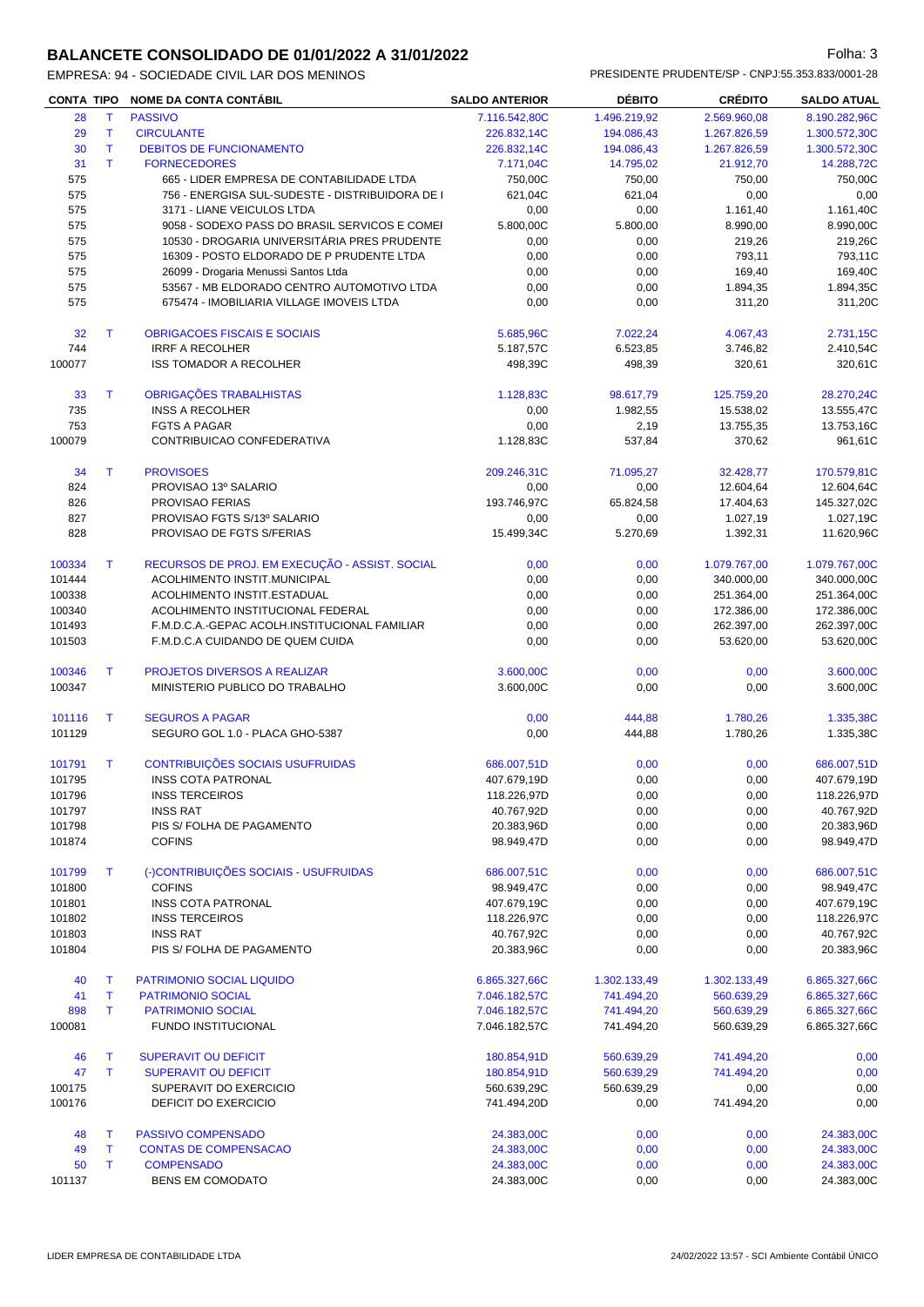## **BALANCETE CONSOLIDADO DE 01/01/2022 A 31/01/2022 Folha: 4** Folha: 4

| <b>CONTA TIPO</b> |              | <b>NOME DA CONTA CONTÁBIL</b>           | <b>SALDO ANTERIOR</b> | <b>DÉBITO</b> | <b>CRÉDITO</b> | <b>SALDO ATUAL</b> |
|-------------------|--------------|-----------------------------------------|-----------------------|---------------|----------------|--------------------|
| 55                | $\mathsf{T}$ | <b>RECEITAS</b>                         | 0,00                  | 0,00          | 137.339,25     | 137.339,25C        |
| 56                | $\mathsf{T}$ | RECEITAS OPERACIONAIS COM RESTRIÇÃO     | 0,00                  | 0.00          | 241,65         | 241,65C            |
| 100222            | т            | <b>RECEITAS FINANCEIRAS</b>             | 0,00                  | 0,00          | 241,65         | 241,65C            |
| 100223            | $\mathsf{T}$ | RENDIMENTOS FINANCEIROS - COM RESTRIÇÃO | 0,00                  | 0,00          | 241,65         | 241,65C            |
| 100224            |              | REND.APLIC.FINANCEIRA                   | 0,00                  | 0,00          | 0,01           | 0,01C              |
| 101662            |              | F.M.D.C.A.-GEPAC ACOLH FAMILIAR         | 0,00                  | 0,00          | 241,64         | 241,64C            |
| 100212            | т            | <b>RECEITAS</b>                         | 0,00                  | 0,00          | 132.965,19     | 132.965,19C        |
| 100213            | т            | <b>RECEITAS OPERACIONAIS</b>            | 0,00                  | 0,00          | 132.488,98     | 132.488,98C        |
| 58                | T            | <b>RENDA SOCIAL</b>                     | 0,00                  | 0,00          | 132.488,98     | 132.488,98C        |
| 1833              |              | <b>ALUGUEL</b>                          | 0,00                  | 0,00          | 94.142,18      | 94.142,18C         |
| 1869              |              | DOACOES DE PESSOA JURIDICA              | 0,00                  | 0,00          | 1.100,00       | 1.100,00C          |
| 1870              |              | DOACOES DE PESSOA FISICA                | 0,00                  | 0,00          | 1.240,00       | 1.240,00C          |
| 1879              |              | DOACOES DE ORDEM JUDICIAL               | 0,00                  | 0,00          | 500,00         | 500,00C            |
| 100152            |              | DOACOES DO EXTERIOR                     | 0,00                  | 0,00          | 35.506,80      | 35.506,80C         |
| 61                | $\mathsf{T}$ | <b>OUTRAS RECEITAS</b>                  | 0,00                  | 0,00          | 148,49         | 148,49C            |
| 100073            | T            | <b>RECUPERAÇÕES</b>                     | 0,00                  | 0,00          | 148,49         | 148,49C            |
| 100154            |              | REEMB.NOTA FISCAL PAULISTA              | 0,00                  | 0,00          | 148,49         | 148,49C            |
| 59                | T            | <b>RECEITAS FINANCEIRAS</b>             | 0,00                  | 0,00          | 327,72         | 327,72C            |
| 60                | T            | <b>RECEITAS FINANCEIRAS</b>             | 0,00                  | 0,00          | 327,72         | 327,72C            |
| 1984              |              | RENDIMENTOS S/APLICACOES FINANCEIRAS    | 0,00                  | 0,00          | 327,72         | 327,72C            |
| 101089            | т            | <b>RECUPERAÇÕES</b>                     | 0,00                  | 0,00          | 4.132,41       | 4.132,41C          |
| 101090            | T            | <b>REEMBOLSO DE DESPESAS</b>            | 0,00                  | 0,00          | 4.132,41       | 4.132,41C          |
| 101645            | т            | <b>REEMBOLSO DE DESPESAS</b>            | 0,00                  | 0,00          | 4.132,41       | 4.132,41C          |
| 100074            |              | REEMBOLSO DE DESPESAS                   | 0,00                  | 0,00          | 4.132,41       | 4.132,41C          |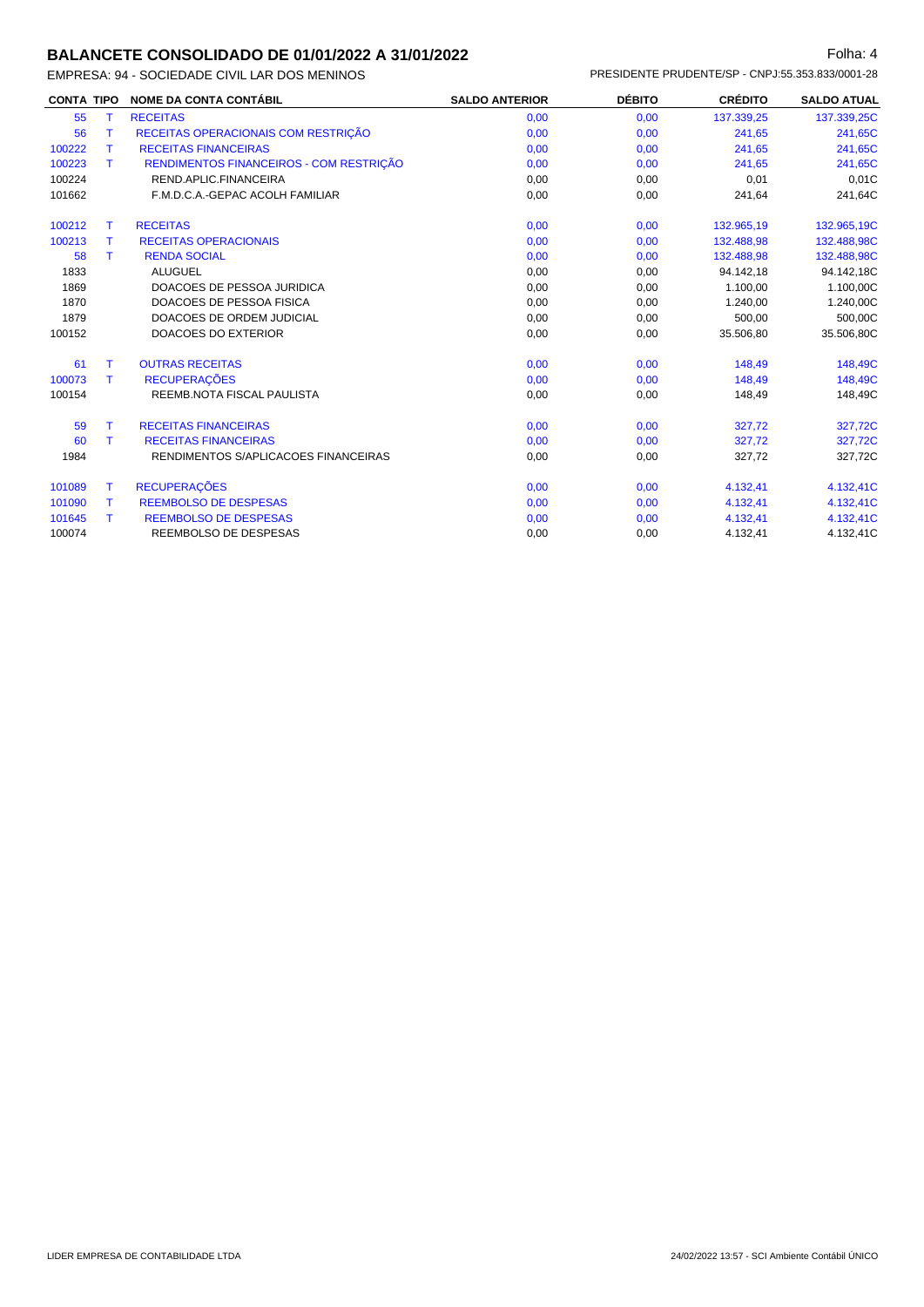# **BALANCETE CONSOLIDADO DE 01/01/2022 A 31/01/2022 Folha: 5** Folha: 5

| <b>CONTA TIPO</b> |             | <b>NOME DA CONTA CONTÁBIL</b>                               | <b>SALDO ANTERIOR</b> | <b>DÉBITO</b>            | <b>CRÉDITO</b>                                 | <b>SALDO ATUAL</b> |
|-------------------|-------------|-------------------------------------------------------------|-----------------------|--------------------------|------------------------------------------------|--------------------|
| 63                | т           | <b>DESPESAS</b>                                             | 0,00                  | 361.444,04               | 142.587,02                                     | 218.857,02D        |
| 64                | $\mathsf T$ | <b>DESPESAS OPERACIONAIS</b>                                | 0,00                  | 185.792,18               | 140.680,56                                     | 45.111,62D         |
| 65                | $\mathsf T$ | <b>DESPESAS ADMINISTRATIVAS GERAIS</b>                      | 0,00                  | 185.792,18               | 140.680,56                                     | 45.111,62D         |
| 66                | T.          | <b>DESPESAS COM PESSOAL</b>                                 | 0,00                  | 156.846,11               | 140.680,56                                     | 16.165,55D         |
| 996               |             | SALARIOS E ORDENADOS                                        | 0,00                  | 88.486,15                | 81.995,41                                      | 6.490,74D          |
| 1017              |             | <b>FERIAS</b>                                               | 0,00                  | 17.404,63                | 16.659,08                                      | 745,55D            |
| 1026              |             | <b>FGTS</b>                                                 | 0,00                  | 10.955,74                | 10.314,59                                      | 641,15D            |
| 1053              |             | 13º SALARIO                                                 | 0,00                  | 12.604,64                | 12.047,48                                      | 557,16D            |
| 1546              |             | VALE ALIMENTAÇÃO                                            | 0,00                  | 1.100,00                 | 0,00                                           | 1.100,00D          |
| 100155            |             | ADICIONAL TEMPO DE SERVICO                                  | 0,00                  | 1.812,83                 | 1.486,04                                       | 326,79D            |
| 2401              |             | ASSISTÊNCIA MEDICA                                          | 0,00                  | 4.324,66                 | 0,00                                           | 4.324,66D          |
| 2403              |             | ASSISTENCIA ODONTOLOGICA                                    | 0,00                  | 1.979,50                 | 0,00                                           | 1.979,50D          |
|                   |             |                                                             |                       |                          |                                                |                    |
| 70                | T           | <b>DESPESAS GERAIS ADMINISTRATIVAS</b>                      | 0,00                  | 12.044,24                | 0,00                                           | 12.044,24D         |
| 1349              |             | CONSUMO DE AGUA                                             | 0,00                  | 770,31                   | 0,00                                           | 770,31D            |
| 1358              |             | DESPESAS C/TELEFONE                                         | 0,00                  | 558,25                   | 0,00                                           | 558,25D            |
| 1367              |             | CONSUMO DE ENERGIA ELETRICA                                 | 0,00                  | 47,73                    | 0,00                                           | 47,73D             |
| 1438              |             | CONTRIBUICOES E DOACOES                                     | 0,00                  | 100,00                   | 0,00                                           | 100,00D            |
| 1465              |             | <b>MANUTENCAO E REPAROS</b>                                 | 0,00                  | 1.533,00                 | 0,00                                           | 1.533,00D          |
| 1536              |             | SERVICOS PRESTADOS PESSOA JURIDICA                          | 0,00                  | 7.643,35                 | 0,00                                           | 7.643,35D          |
| 1554              |             | <b>DESPESAS C/INTERNET</b>                                  | 0,00                  | 78,69                    | 0,00                                           | 78,69D             |
| 2381              |             | DESPESAS C/FUNERAL                                          | 0,00                  | 300,00                   | 0,00                                           | 300,00D            |
| 100098            |             | DESPESAS C/INFORMATICA                                      | 0,00                  | 1.012,91                 | 0,00                                           | 1.012,91D          |
|                   | T           |                                                             |                       |                          |                                                | 16.099,05D         |
| 68                |             | <b>DESPESAS COM BENS IMOBILIZADOS</b><br>DESPESAS C/SEGUROS | 0,00<br>0,00          | 16.099,05                | 0,00                                           |                    |
| 1142<br>1151      |             |                                                             |                       | 1.124,93                 | 0,00<br>0,00                                   | 1.124,93D          |
|                   |             | DEPRECIACAO E AMORTIZACAO                                   | 0,00                  | 13.395,73                |                                                | 13.395,73D         |
| 1160              |             | COMBUSTIVEIS E LUBRIFICANTES                                | 0,00                  | 416,99                   | 0,00                                           | 416,99D            |
| 1175              |             | DESPESAS C/VEICULOS                                         | 0,00                  | 1.161,40                 | 0,00                                           | 1.161,40D          |
| 67                | т           | <b>DESPESAS TRIBUTARIAS</b>                                 | 0,00                  | 89,20                    | 0,00                                           | 89,20D             |
| 1106              |             | <b>IPTU</b>                                                 | 0,00                  | 89,20                    | 0,00                                           | 89,20D             |
|                   |             |                                                             |                       |                          |                                                |                    |
| 69                | T           | <b>DESPESAS FINANCEIRAS</b>                                 | 0,00                  | 713,58                   | 0,00                                           | 713,58D            |
| 1255              |             | DESPESAS BANCARIAS                                          | 0,00                  | 492,92                   | 0,00                                           | 492,92D            |
| 100102            |             | IRRF S/APLICACOES FINANCEIRAS                               | 0,00                  | 98,33                    | 0,00                                           | 98,33D             |
| 101127            |             | IOF S/APOLICE DE SEGUROS                                    | 0,00                  | 122,33                   | 0,00                                           | 122,33D            |
|                   | т           | <b>CUSTOS E DESPESAS COM PROGRAMAS</b>                      | 0,00                  |                          | 1.906,46                                       | 173.745,40D        |
| 100226<br>100227  | T           | <b>PROGRAMAS DE ASSISTENCIA SOCIAL</b>                      | 0,00                  | 175.651,86<br>149.506,09 | 54,24                                          | 149.451,85D        |
|                   | T           | DESPESAS COM PESSOAL - ASSIST. SOCIAL                       |                       |                          |                                                |                    |
| 100373            |             | <b>ORDENADOS E SALARIOS</b>                                 | 0,00                  | 105.991,70               | 54,24                                          | 105.937,46D        |
| 100229            |             | <b>FERIAS E ADICIONAL</b>                                   | 0,00                  | 76.695,16                | 54,24                                          | 76.640,92D         |
| 100231            |             |                                                             | 0,00                  | 11.353,66                | 0,00                                           | 11.353,66D         |
| 100233            |             | 13º SALARIO                                                 | 0,00                  | 8.317,72                 | 0,00                                           | 8.317,72D          |
| 100234            |             | <b>SALARIO FAMILIA</b>                                      | 0,00                  | 112,94                   | 0,00                                           | 112,94D            |
| 100241            |             | VALE ALIMENTAÇÃO                                            | 0,00                  | 7.692,50                 | 0,00                                           | 7.692,50D          |
| 100295            |             | AJUDA DE CUSTO TRANSPORTE                                   | 0,00                  | 170,00                   | 0,00                                           | 170,00D            |
| 101142            |             | DESPESAS C/SEGUROS FUNCIONARIOS                             | 0,00                  | 1.649,72                 | 0,00                                           | 1.649,72D          |
| 100243            | т           | <b>ENCARGOS SOCIAIS - ASSIST. SOCIAL</b>                    | 0,00                  | 9.343,00                 | 0,00                                           | 9.343,00D          |
| 100244            |             | <b>FGTS</b>                                                 | 0,00                  | 9.343,00                 | 0,00                                           | 9.343,00D          |
|                   |             |                                                             |                       |                          |                                                |                    |
| 100228            | T           | DESPESAS DIVERSAS - ASSIST. SOCIAL                          | 0,00                  | 11.001,86                | 0,00                                           | 11.001,86D         |
| 100250            |             | BENS DE PEQUENO VALOR                                       | 0,00                  | 916,00                   | 0,00                                           | 916,00D            |
| 100251            |             | COMBUSTIVEIS E LUBRIFICANTES                                | 0,00                  | 2.531,24                 | 0,00                                           | 2.531,24D          |
| 100252            |             | MANUTENÇÃO E REPAROS                                        | 0,00                  | 698,85                   | 0,00                                           | 698,85D            |
| 100253            |             | MATERIAL DE LIMPEZA                                         | 0,00                  | 99,50                    | 0,00                                           | 99,50D             |
| 100255            |             | <b>MEDICAMENTOS</b>                                         | 0,00                  | 612,87                   | 0,00                                           | 612,87D            |
| 100256            |             | <b>GENEROS ALIMENTICIOS</b>                                 | 0,00                  | 297,11                   | 0,00                                           | 297,11D            |
| 100257            |             | <b>VESTUARIOS</b>                                           | 0,00                  | 2.340,00                 | 0,00                                           | 2.340,00D          |
| 100258            |             | DESPESAS C/INTERNET                                         | 0,00                  | 228,17                   | 0,00                                           | 228,17D            |
| 100260            |             | SERVIÇOS TERCEIROS - P.JURIDICA                             | 0,00                  | 50,00                    | 0,00                                           | 50,00D             |
| 100268            |             | CONSUMO DE ENERGIA ELETRICA - AS                            | 0,00                  | 842,95                   | 0,00                                           | 842,95D            |
| 100269            |             | DEPRECIACAO - PROJETOS - AS                                 | 0,00                  | 92,68                    | 0,00                                           | 92,68D             |
| 100399            |             | ASSISTENCIA CONTABIL                                        | 0,00                  | 2.150,00                 | 0,00                                           | 2.150,00D          |
| 101720            |             | <b>IMPOSTOS E TAXAS</b>                                     | 0,00                  | 142,49                   | 0,00                                           | 142,49D            |
|                   |             |                                                             |                       |                          |                                                |                    |
| 101469            | Т           | <b>ACOLHIMENTO INSTITUCIONAL FEDERAL</b>                    | 0,00                  | 2.022,03                 | 0,00                                           | 2.022,03D          |
| 101523            | T           | <b>DESPESAS ACOLHIMENTO INSTIT.FEDERAL</b>                  | 0,00                  | 2.022,03                 | 0,00                                           | 2.022,03D          |
| 101472            |             | <b>ALUGUEL</b>                                              | 0,00                  | 2.022,03                 | 0,00                                           | 2.022,03D          |
| 101446            | Т           | ACOLHIMENTO INSTITUCIONAL MUNICIPAL                         | 0,00                  | 21.147,50                | 0,00                                           | 21.147,50D         |
| 101517            | т           | <b>DESPESAS ACOLH.INSTIT.MUNICIPAL</b>                      | 0,00                  | 21.147,50                | 0,00                                           | 21.147,50D         |
| 101448            |             | ORDENADOS E SALARIOS                                        | 0,00                  | 21.147,50                | 0,00                                           | 21.147,50D         |
|                   |             | LIDER EMPRESA DE CONTABILIDADE LTDA                         |                       |                          | 24/02/2022 13:57 - SCI Ambiente Contábil ÚNICO |                    |